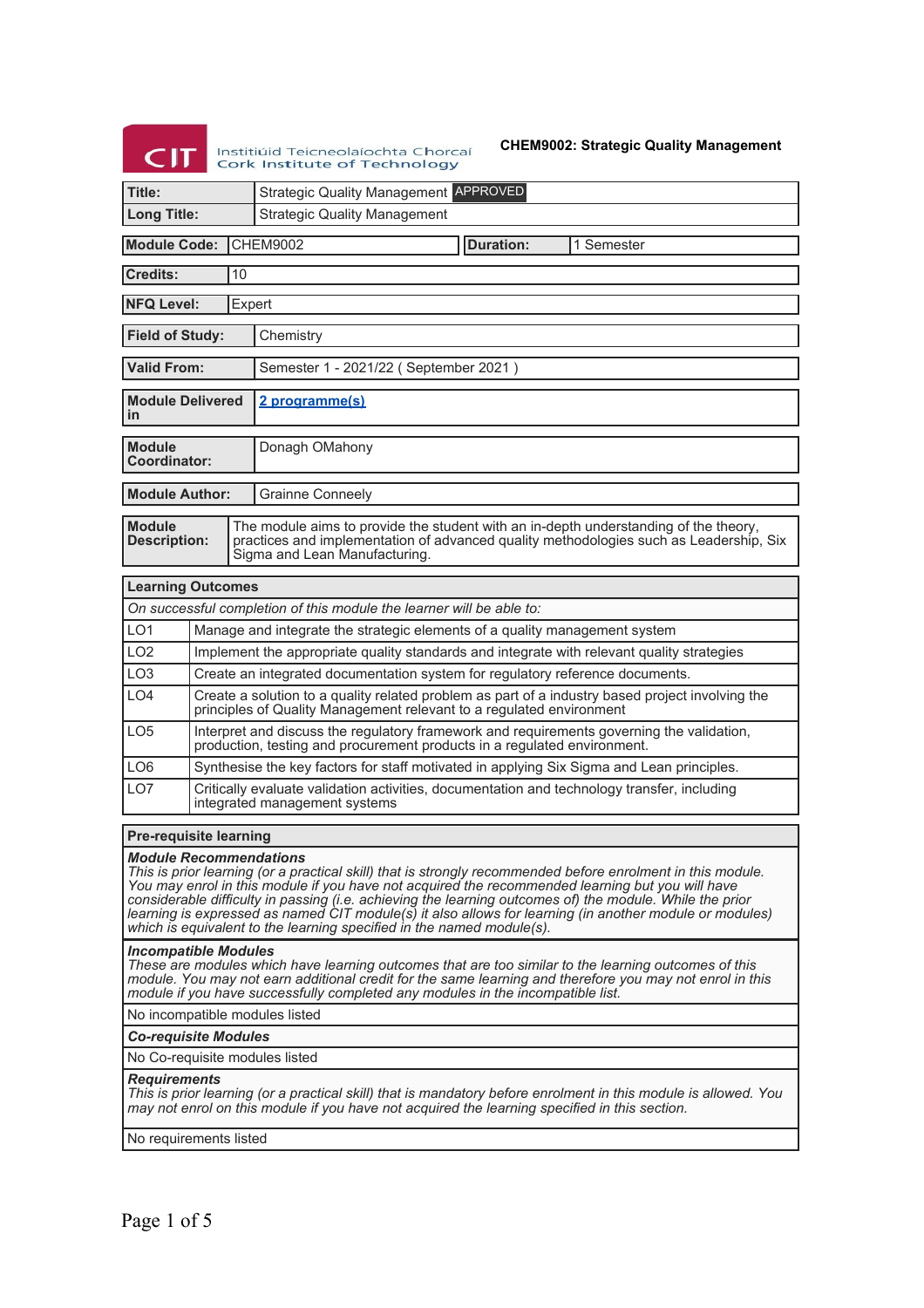

Institiúid Teicneolaíochta Chorcaí Cork Institute of Technology

# **CHEM9002: Strategic Quality Management**

# **Module Content & Assessment**

#### **Indicative Content**

# **Strategic Quality Management and Strategic Thinking**

Quality Evolution and Concepts, Evaluation of Strategic Management, Strategic Thinking versus Strategic Planning in Quality Departments, Roles and responsibilities.

## **Elements of a Quality Management System**

Strategies for implementation of a QMS, supplier and customer related processes, design and development, resource management, monitoring and measurement, documentation control. Key elements of QMS (CAPA, Risk management, Control of non-conformances, Change Control, Continuous Improvement, Auditing, Process control), Strategy for Risk based decision .

#### **Quality Standards**

Standards, Regulatory bodies and Certification relevant to the analyst. Role of Auditing and Assessment. Laboratory Accreditation (e.g. ISO17025).

## **The role of the analyst in a regulated environment**

Phases of drug development, analytical testing at each stage. Stability testing, Regulatory and guidance documents. Laboratory controls and compliance. Dealing with non conformances (e.g. OOS).

## **Integrated Management Systems**

Analytical method selection, development, optimisation and validation requirements (ICH Q2, Eurachem documents etc). Measurement uncertainty. Technology transfer for analytical methods.

#### **Managing for Quality**

Importance of the culture of an organisation for successful QMS. Employee involvement and empowerment, process management. Leadership & Management commitment to a QMS, Teamwork, continuous improvement and systematic approach to problem solving. Use of quality tools and techniques.

#### **Six Sigma and Lean Programmes**

Use of Quality tools and techniques, introducing the methods and tools for interpretation of customer requirements for service design and operation (Lean thinking; Six sigma; project planning; process mapping; RCA; statistics; data visualisation; effective decision making)

#### **Validation**

Role of validation in a Quality System. Systematic approach to validation of systems in a regulated environment

#### **Data Integrity**

Data Integrity, ALCOA+ Principles

| <b>Assessment Breakdown</b> | 70      |  |  |
|-----------------------------|---------|--|--|
| <sup>I</sup> Course Work    | 100.00% |  |  |

| <b>Course Work</b> |                                                                                                                |                      |                     |                             |  |
|--------------------|----------------------------------------------------------------------------------------------------------------|----------------------|---------------------|-----------------------------|--|
| Assessment<br>Type | <b>Assessment Description</b>                                                                                  | Outcome<br>addressed | $\%$<br>0f<br>total | Assessment<br>Date          |  |
| Project            | Practical project on quality issues in an organisation.                                                        | 3,4,5                | 40.0                | Week 10                     |  |
| Presentation       | Produce an oral presentation on the outcomes of<br>team solving problems undertaken throughout the<br>semester | 1,2,3                | 60.0                | <b>Every Second</b><br>Week |  |

No End of Module Formal Examination

# **Reassessment Requirement**

# **Coursework Only**

*This module is reassessed solely on the basis of re-submitted coursework. There is no repeat written examination.*

#### **The institute reserves the right to alter the nature and timings of assessment**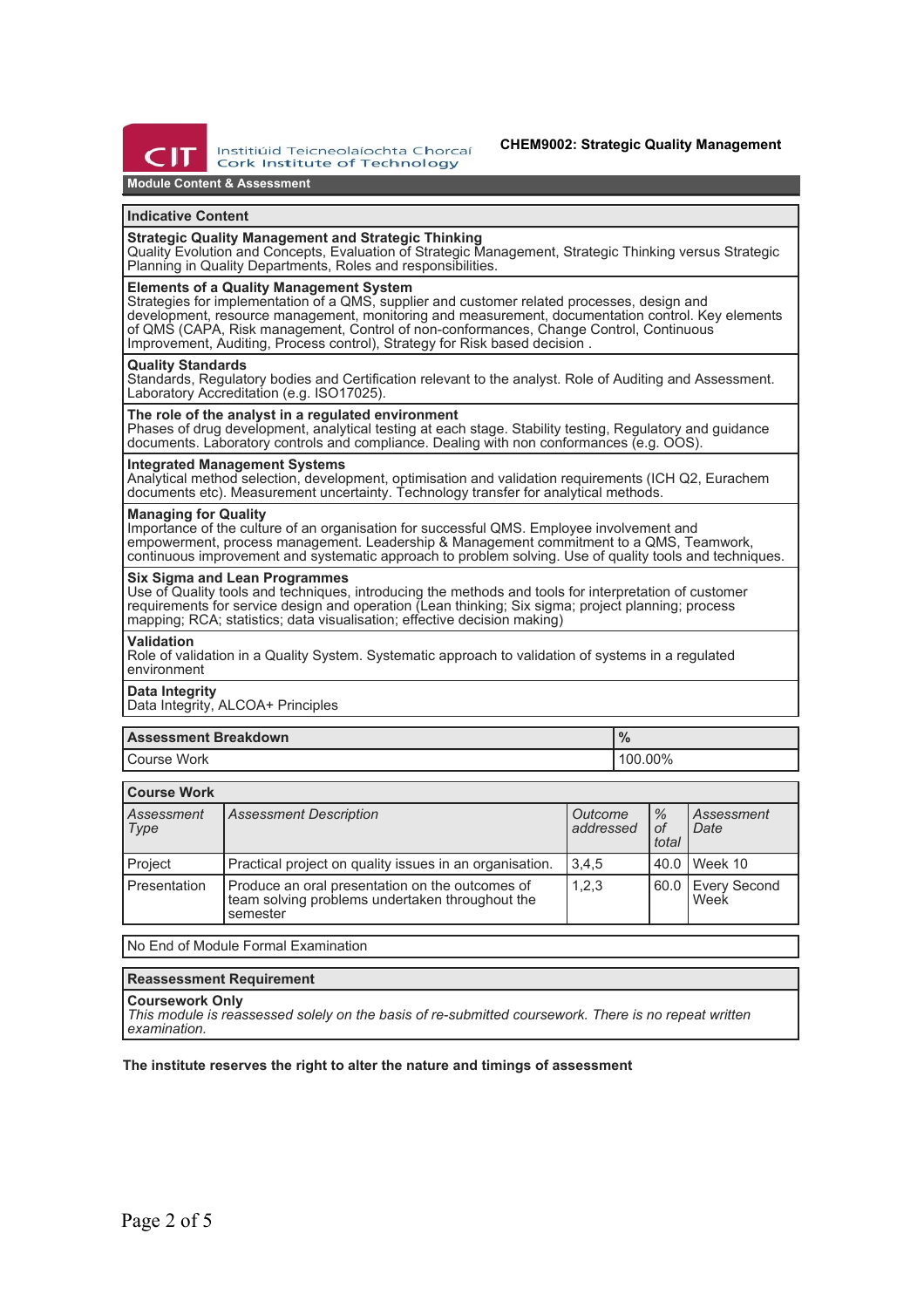

Institiúid Teicneolaíochta Chorcaí<br>Cork Institute of Technology

# **CHEM9002: Strategic Quality Management**

**Module Workload**

| <b>Workload: Full Time</b>                       |                                                |  |  |                                          |       |
|--------------------------------------------------|------------------------------------------------|--|--|------------------------------------------|-------|
| <b>Workload Type</b>                             | Hours Frequency<br><b>Workload Description</b> |  |  | Average<br>Weekly<br>Learner<br>Workload |       |
| Lecture                                          | Lecture on course material                     |  |  | 2.0 Every<br>Week                        | 2.00  |
| Tutorial                                         | Tutorial on course material                    |  |  | 2.0 Every<br>Week                        | 2.001 |
| Independent & Directed<br>Learning (Non-contact) | Personal study                                 |  |  | 10.0 Every<br>Week                       | 10.00 |
| <b>Total Hours</b>                               |                                                |  |  |                                          | 14.00 |
| Total Weekly Learner Workload                    |                                                |  |  | 14.00                                    |       |
| Total Weekly Contact Hours                       |                                                |  |  | 4.00                                     |       |

| <b>Workload: Part Time</b>                       |                             |                 |                     |                                          |  |
|--------------------------------------------------|-----------------------------|-----------------|---------------------|------------------------------------------|--|
| <b>Workload Type</b>                             | <b>Workload Description</b> | Hours Frequency |                     | Average<br>Weekly<br>Learner<br>Workload |  |
| Lecture                                          | Lecture on course material  |                 | $2.0$ Every<br>Week | 2.00                                     |  |
| Tutorial                                         | Tutorial on course material |                 | 2.0 Every<br>Week   | 2.00                                     |  |
| Independent & Directed<br>Learning (Non-contact) | Personal Study              |                 | 10.0 Every<br>Week  | 10.00                                    |  |
| <b>Total Hours</b>                               |                             |                 |                     |                                          |  |
| Total Weekly Learner Workload                    |                             |                 |                     | 14.00                                    |  |
| <b>Total Weekly Contact Hours</b>                |                             |                 |                     | 4.00                                     |  |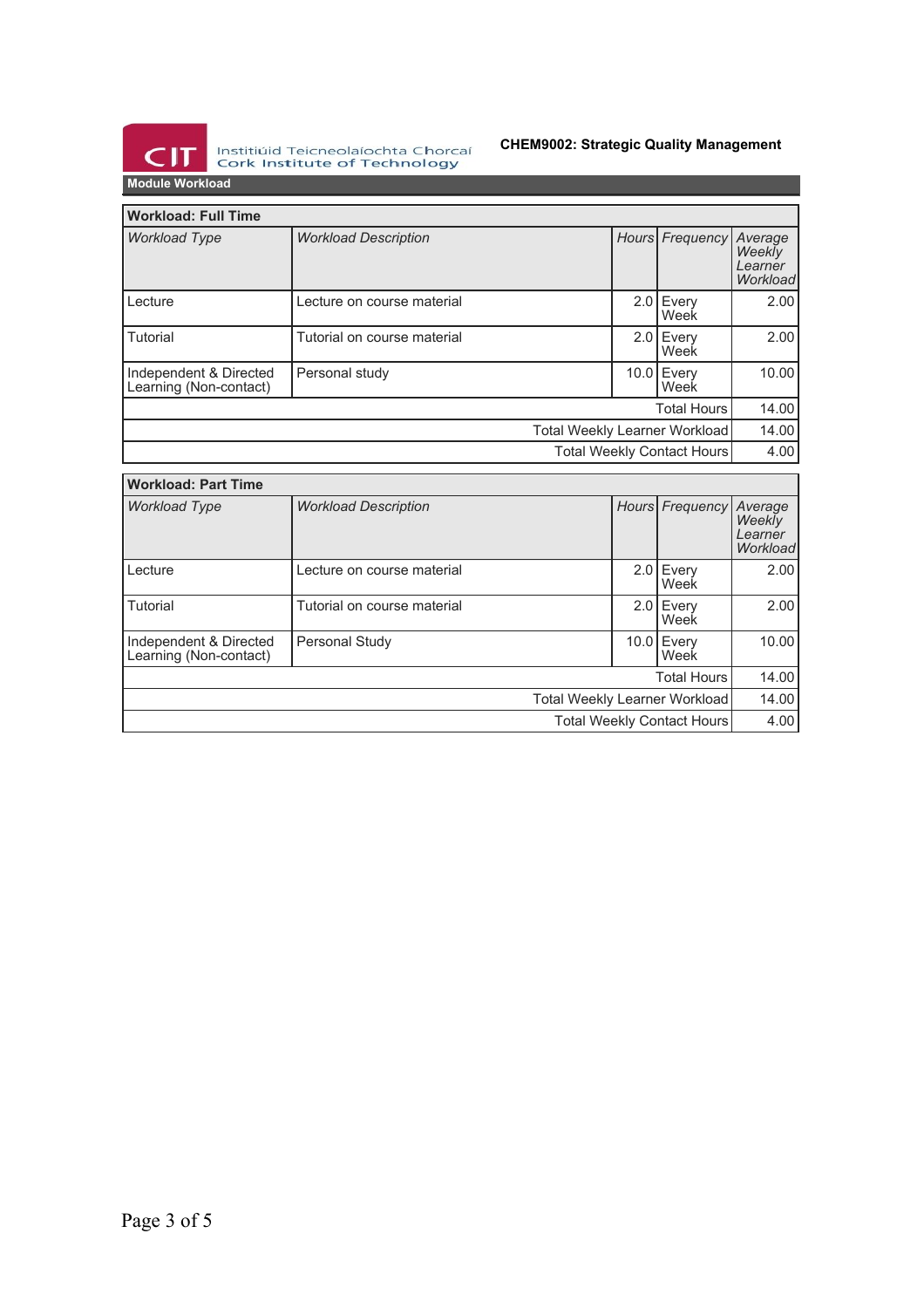**Module Resources**

*Recommended Book Resources*

**David Hoyle 2009,** *ISO 9000 Quality Systems Handbook-updated for ISO 9000:2008***, 6th Ed., Routledge [ISBN: 9781138188648]**

**John S. Oakland 2004,** *Oakland on Quality***, 3rd Ed., Routledge [ISBN: 9780750657419]**

**D.L. Goetsch & S. Davis 2014,** *Quality Management for Organisational Excellence***, Pearson U.S. [ISBN: 9781292022338]**

*Supplementary Book Resources*

**National Standards Authority of Ireland,** *IS EN ISO 9000:2015 Series*

*This module does not have any article/paper resources*

*Other Resources*

- **Website:** *US Food and Drug Administration* **<http://www.fda.gov>**
- **Website:** *HPRA* **<http://www.hpra.ie>**
- **Website:** *ISO*
- **<http://www.iso.org> Website:** *EMA* **<http://www.ema.europa.eu/en>**